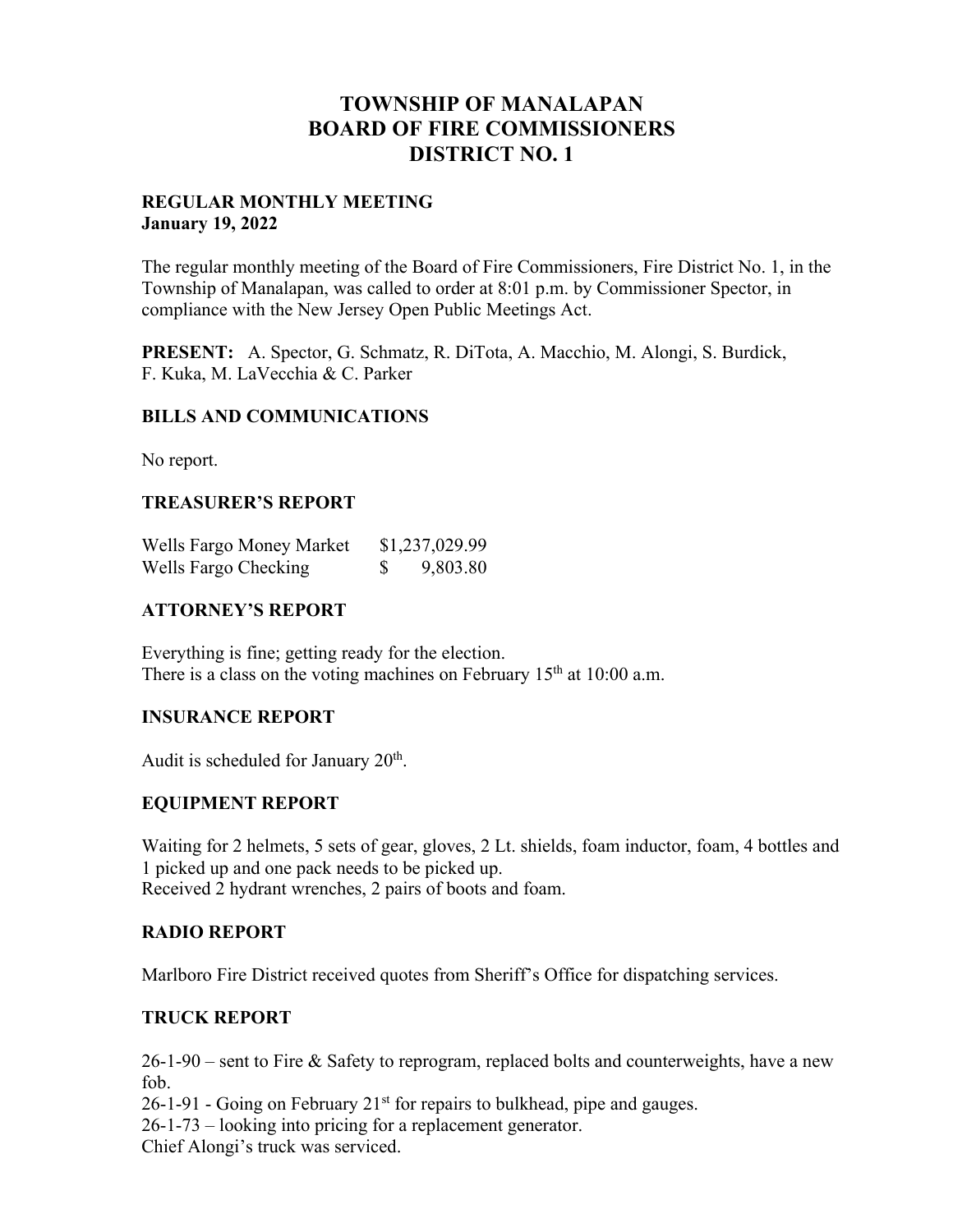## **CHIEF'S REPORT**

Had vehicle fire, provided mutual twice and received mutual aid once. Received 250 N95 masks from OEM so we did not need to purchase them. Nick Macchio's gear need to go out for repair. H tank (oxygen) on rehab needs to be swapped out. Requesting \$150 to send 5 firefighters to Fireground Considerations Class sponsored by Western Monmouth Mutual Aid Association on February 5<sup>th</sup> at 7:00 p.m. Ice Rescue Class: Awareness 2/2 (\$1,800 no limit on students) and Technician 2/5 (\$2,400) for up to 18 FFs. Any new/initial student will be \$25/pp and anything above 18 will be \$95/FF. Therefore, asking not to exceed \$5,000 (\$4,200+120/new students allows for up to 6 over).

## **MEMBERSHIP REPORT**

No report.

## **ASSOCIATION REPORT**

Went through the fire company's life insurance policy and removed several people. Need to go through the Aflac policy.

Lights at the Satellite still need to be installed.

## **TRUSTEES' REPORT**

No report.

## **OLD BUSINESS**

See attached.

## **NEW BUSINESS**

Commissioner DiTota made a motion to pay all vouchers; this was seconded by Commissioner Macchio. All voted aye.

Commissioner DiTota made a motion not to exceed \$5,000 for Ice Rescue Class; this was seconded by Commissioner Macchio. All voted aye.

Commissioner DiTota made a motion not to exceed \$800 to purchase 2 red hoses and 2 blue hoses; this was seconded by Commissioner Spector. All voted aye.

Commissioner Spector made a motion for \$150 to send 5 guys to the Fireground Considerations Class; this was seconded by Commissioner DiTota. All voted aye.

Commissioner Spector made a motion to retain Koerner & Koerner as our accountants for this year; this was seconded by Commissioner Macchio. All voted aye.

Chief Alongi stated that the Fire Rescue Convention is in San Antonio in August and the Fire House Expo is in Columbus in September.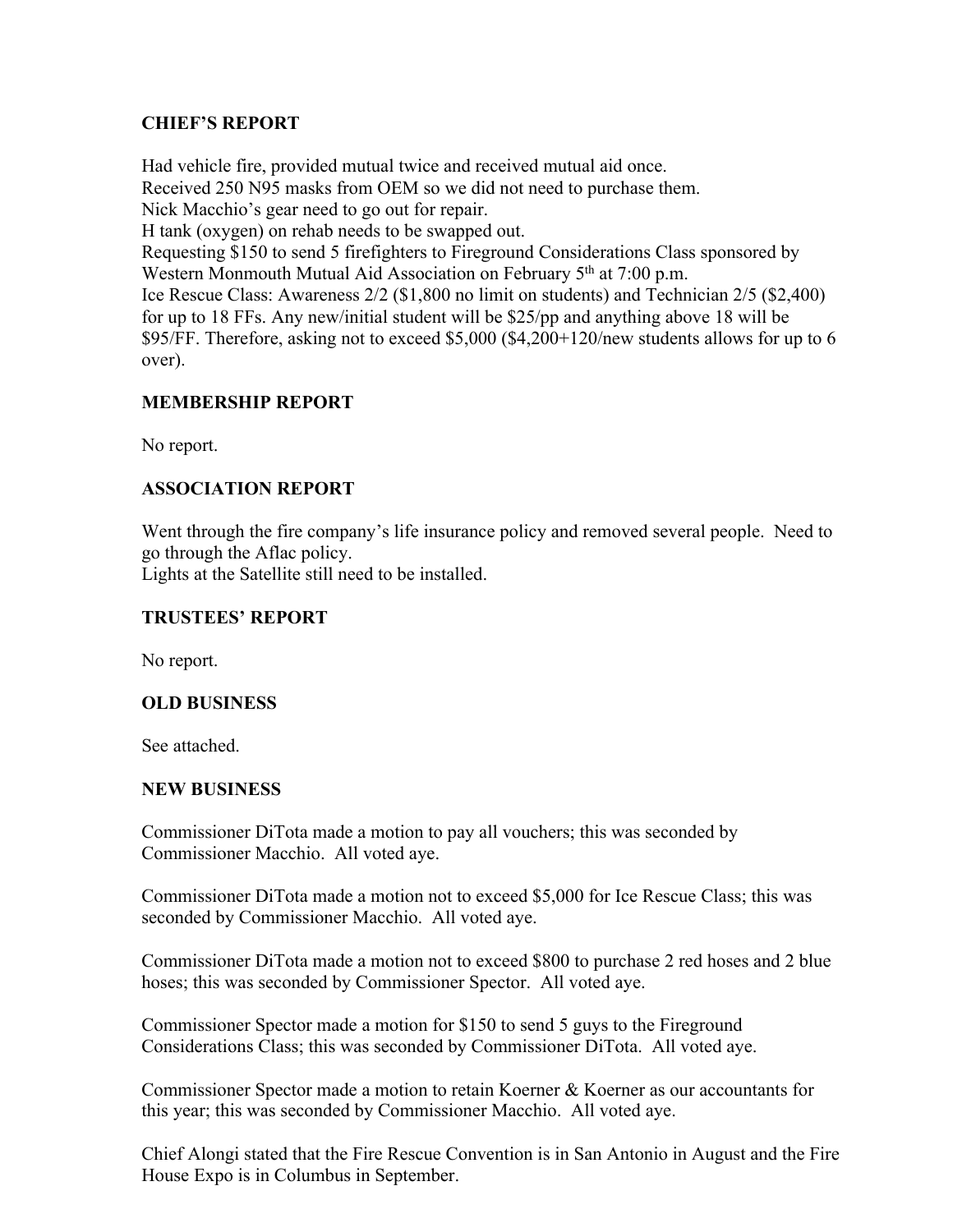Meeting opened to the public at 8:32 p.m.

A motion was made by Commissioner Spector to adjourn; it was seconded by Commissioner Macchio and all voted aye.

Meeting adjourned at 8:34 p.m.

 Respectfully submitted, Robert DiTota, Clerk